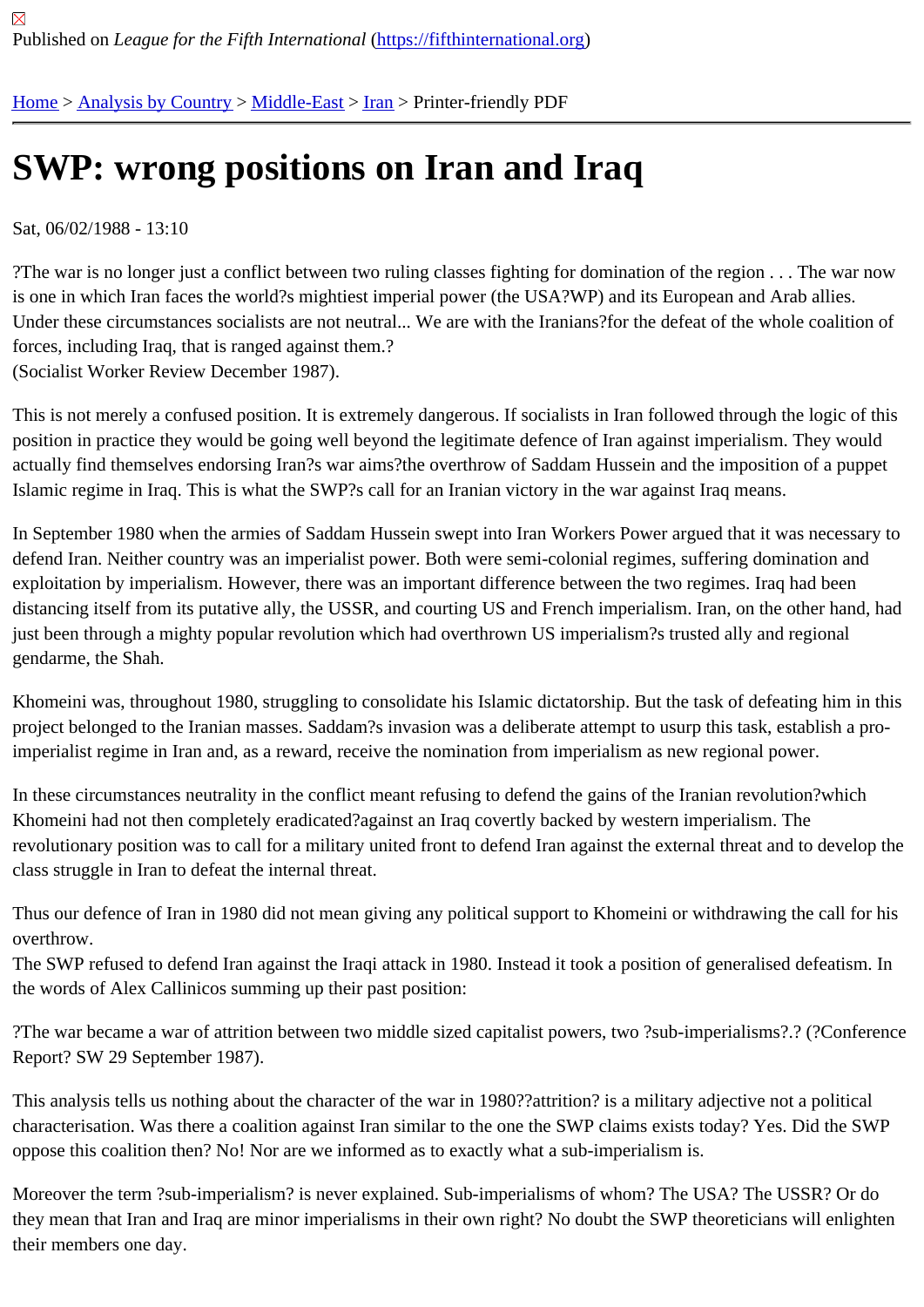In the summer of 1982 the political character of the war changed, and with it so did the attitude of communists.

The reasons for taking a defencist position in Iran no longer held. Saddam Hussein?s troops had been repulsed, Iraq was desperately seeking peace, and the Khomeini regime had turned the war into a crusade to impose its own regime on Iraq. Further the war was kept going not only as a war of conquest but as a means of distracting the population from the growing social crisis at home. In these circumstances Workers Power recognised that it was now necessary to adopt a defeatist position with regard to the war on both sides. Defence of the Iranian revolution was no longer at stake.

Throughout this period the SWP maintained their business as usual defeatism. It was only during the present stage of the war?imperialism?s direct military involvement in the Gulf?that the SWP decided to change their position.

The intervention of the USA in the Gulf suddenly turned the war into a just one on behalf of Iran! To support this change of line the SWP leadership had to argue that the Iran/Iraq war and the US-provoked clashes in the Gulf were one and the same thing. In the words of Phil Marshall in the conference debate:

?Reagan has now mobilised the whole of western imperialism behind Iraq. The war is now one war?on the battlefield and in the Gulf.? (SW 28 November 1987).

This is wrong. The war on the mainland is, clearly, not the same as the one in the Gulf. The war on the battlefield is being deliberately maintained by Khomeini, against the will of increasing numbers of workers and poor in Iran. The conflict in the Gulf with the US navy, on the other hand is?despite its recent escalation?one that the Iranian leadership generally wish to contain and if possible resolve peaceably. This remains so despite the regime?s flourishes of anti-US rhetoric.

Also, imperialism?s objectives in the Gulf are no longer straightforwardly pro-Iraq. After Saddam failed to topple Khomeini quickly imperialism began to keep its options open by playing both regimes off against each other. The US ruling class in particular has consistently kept an open mind as to how it will achieve a more pliant regime in Tehran. ?Irangate? showed it was quite willing to attempt to bolster what it believed was a moderate faction in the regime around Rafsanjani, supplying arms to fight the Iraqis. Its support for Iraq now and its attacks on Iran?s fighting capabilities are certainly designed to exacerbate the problems for the Khomeinite so-called hard-line faction but there is no evidence that the US imperialists intend to join Iraq in an all-out invasion of Iran, a policy they know could seriously backfire given the hostility to US imperialism amongst the Iranian masses.

Does this mean that we, as revolutionaries, should be neutral on the imperialist intervention in the Gulf? Absolutely not. We have a duty to defend Iran, a semi-colonial country, against the attacks made upon it by the world?s most powerful imperialist country (see article on p10).

It is clear then, that the positions of the SWP have been wrong at every stage. When military defence of the Iranian revolution was posed the SWP declared themselves neutral. In 1982 they failed to register the fact that the Iran/Iraq war had become a reactionary one. In 1987/88 they have confused that war with the conflict between Iran and imperialism in the Gulf.

The import of their new position is a capitulation to the reactionary Islamic regime. At precisely the time when warweariness is mounting amongst the masses in Iran as a result of the mass slaughter of the continuing, the SWP wants to argue against strikes or other actions aimed at the war which could mobilise workers against Khomeini. At the SWP conference Tony Cliff argued: ?If you give no support to Iran it means you support every strike.? He was actually advocating a partial cessation of the class struggle against Khomeini. Well we do support every strike directed at the Iranian war effort against Iraq (and every strike in Iraq directed against its war effort). This is an important weapon to re-arm and re-organise the labour movement in struggle against the Khomeini dictatorship.

Finally perhaps the SWP leadership will now explain to its membership why it does not reverse its position on the Malvinas War. Surely this was a clear-cut case of offering ?military support against imperialism?. Or was Galtieri?s dictatorship somehow qualitatively worse than Khomeini?s? Or is Thatcher?s imperialism somehow ?better? than